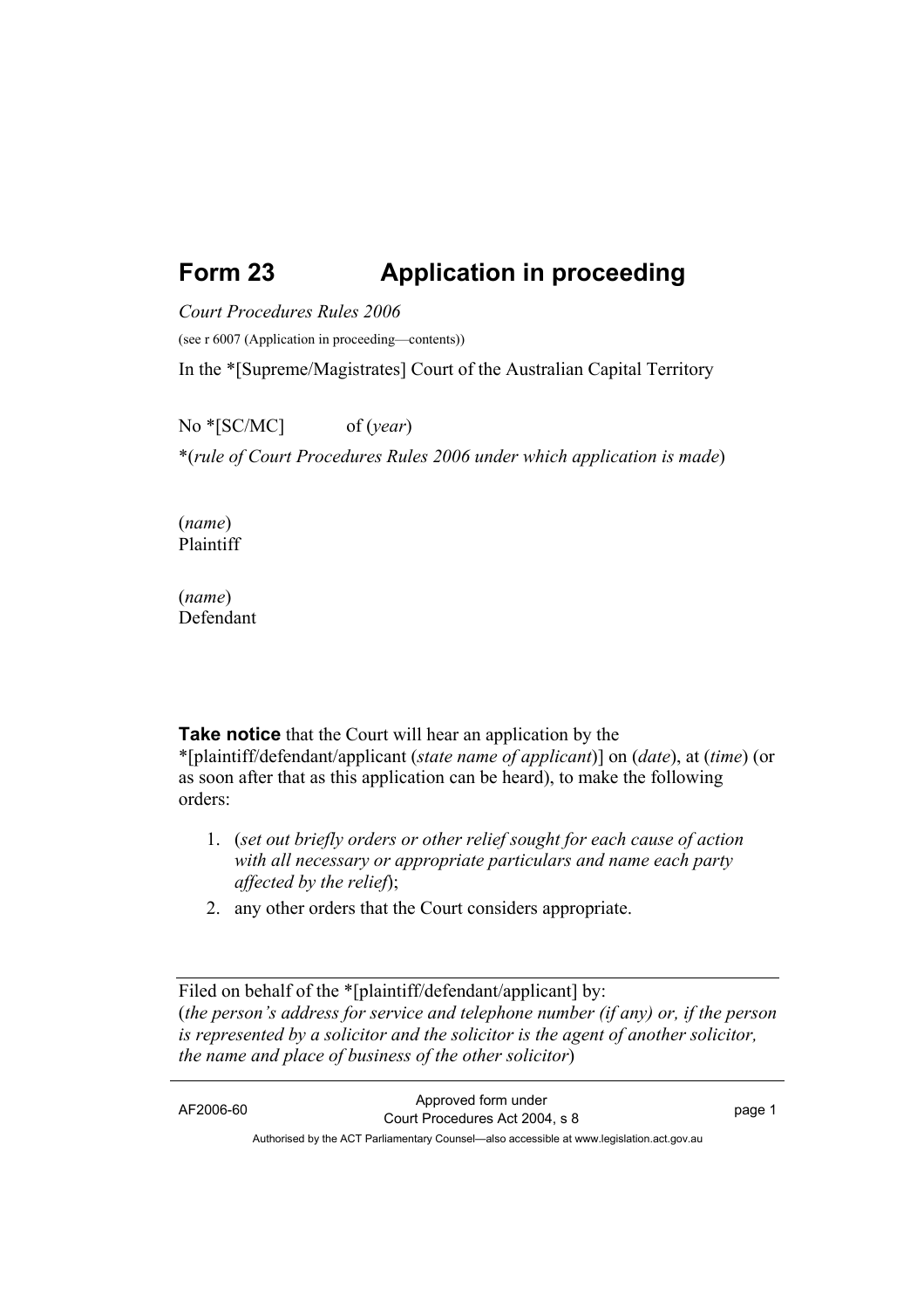## **\*Grounds of application**

\*[The orders are sought on the following grounds:

(*set out briefly, but specifically, grounds relied on*)]

## **\*Supporting material**

\*This application is supported by the following affidavits:

- 1. Affidavit of (*name*) \*[sworn/affirmed] on (*date*).
- 2. Affidavit of (*name*) to be \*[sworn/affirmed] on (*date*).

\*This application is supported by the schedule of correspondence filed in support of the application.

(*The affidavits or schedule of correspondence that you intend to rely on must be filed and a stamped copy served at the party's or respondent's address for service before the hearing date.*)

Date:

(*signature of party/applicant's solicitor*)

(*name of party/applicant's solicitor*)